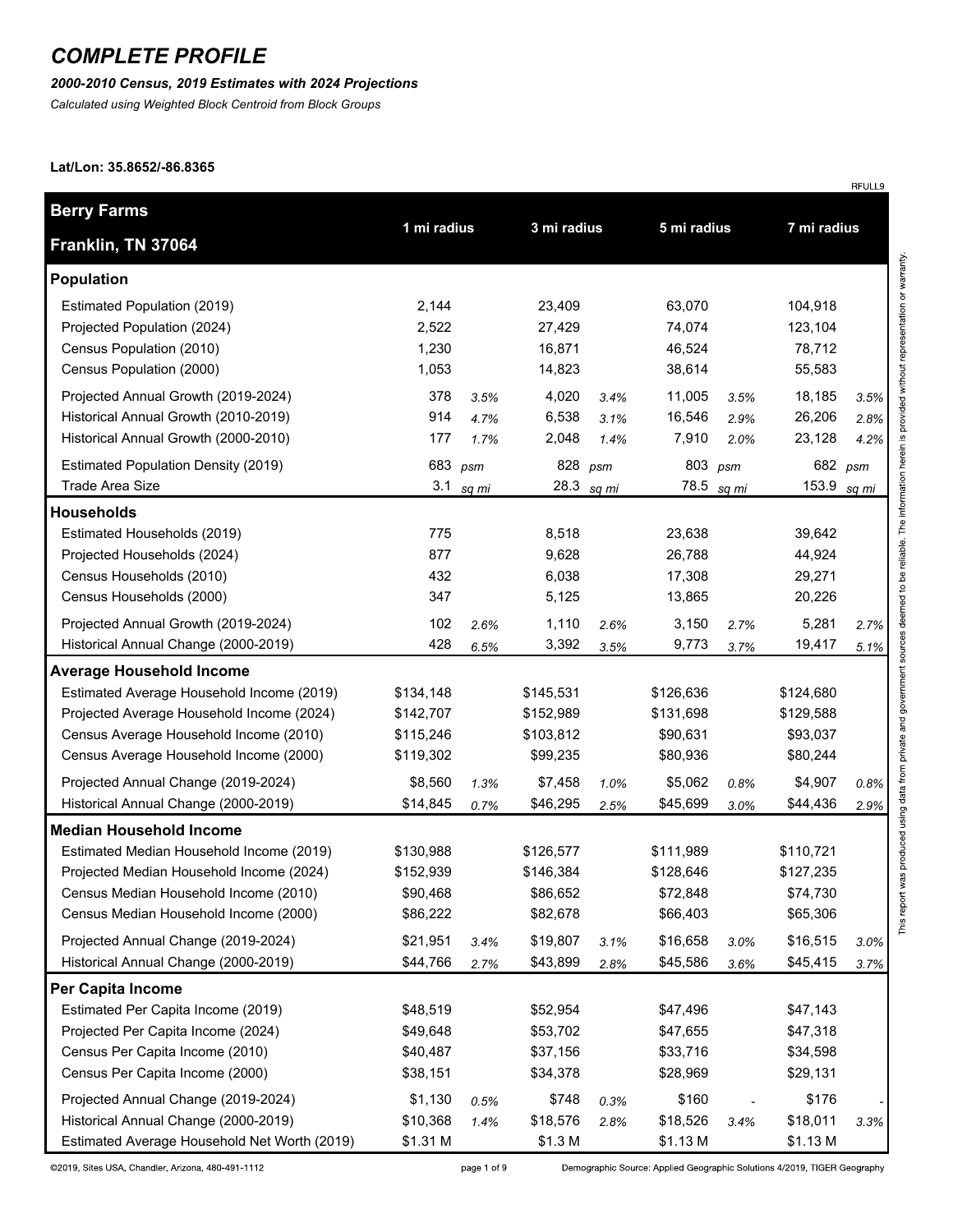### *2000-2010 Census, 2019 Estimates with 2024 Projections*

*Calculated using Weighted Block Centroid from Block Groups*

#### **Lat/Lon: 35.8652/-86.8365**

|                                               |                |       |                |             |        |                          |             | RFULL9 |  |
|-----------------------------------------------|----------------|-------|----------------|-------------|--------|--------------------------|-------------|--------|--|
| Berry Farms                                   | 1 mi radius    |       |                | 3 mi radius |        | 5 mi radius              |             |        |  |
| Franklin, TN 37064                            |                |       |                |             |        |                          | 7 mi radius |        |  |
| <b>Race and Ethnicity</b>                     |                |       |                |             |        |                          |             |        |  |
| Total Population (2019)                       | 2,144          |       | 23,409         |             | 63,070 |                          | 104,918     |        |  |
| White (2019)                                  | 2,004          | 93.5% | 21,580         | 92.2%       | 53,569 | 84.9%                    | 88,656      | 84.5%  |  |
| Black or African American (2019)              | 32             | 1.5%  | 557            | 2.4%        | 3,989  | 6.3%                     | 6,426       | 6.1%   |  |
| American Indian or Alaska Native (2019)       | 5              | 0.2%  | 59             | 0.3%        | 157    | 0.2%                     | 253         | 0.2%   |  |
| Asian (2019)                                  | 66             | 3.1%  | 745            | 3.2%        | 2,130  | 3.4%                     | 4,862       | 4.6%   |  |
| Hawaiian or Pacific Islander (2019)           | $\blacksquare$ |       | 2              |             | 19     |                          | 38          |        |  |
| Other Race (2019)                             | 17             | 0.8%  | 189            | 0.8%        | 2,056  | 3.3%                     | 2,734       | 2.6%   |  |
| Two or More Races (2019)                      | 20             | 0.9%  | 277            | 1.2%        | 1,149  | 1.8%                     | 1,950       | 1.9%   |  |
| Population < 18 (2019)                        | 512            | 23.9% | 5,820          | 24.9%       | 15,274 | 24.2%                    | 25,886      | 24.7%  |  |
| White Not Hispanic                            | 461            | 90.0% | 5,112          | 87.8%       | 11,413 | 74.7%                    | 19,516      | 75.4%  |  |
| <b>Black or African American</b>              | 6              | 1.3%  | 148            | 2.5%        | 1,005  | 6.6%                     | 1,583       | 6.1%   |  |
| Asian                                         | 19             | 3.7%  | 210            | 3.6%        | 581    | 3.8%                     | 1,350       | 5.2%   |  |
| Other Race Not Hispanic                       | 12             | 2.3%  | 153            | 2.6%        | 505    | 3.3%                     | 875         | 3.4%   |  |
| Hispanic                                      | 14             | 2.8%  | 198            | 3.4%        | 1,768  | 11.6%                    | 2,562       | 9.9%   |  |
| Not Hispanic or Latino Population (2019)      | 2,086          | 97.3% | 22,715         | 97.0%       | 57,809 | 91.7%                    | 97,376      | 92.8%  |  |
| Not Hispanic White                            | 1,965          | 94.2% | 21,136         | 93.0%       | 50,687 | 87.7%                    | 84,391      | 86.7%  |  |
| Not Hispanic Black or African American        | 31             | 1.5%  | 544            | 2.4%        | 3,850  | 6.7%                     | 6,231       | 6.4%   |  |
| Not Hispanic American Indian or Alaska Native | 5              | 0.2%  | 55             | 0.2%        | 134    | 0.2%                     | 221         | 0.2%   |  |
| Not Hispanic Asian                            | 66             | 3.1%  | 725            | 3.2%        | 2,089  | 3.6%                     | 4,791       | 4.9%   |  |
| Not Hispanic Hawaiian or Pacific Islander     | $\blacksquare$ |       | $\overline{c}$ | $\sim$      | 16     | $\overline{\phantom{a}}$ | 34          |        |  |
| Not Hispanic Other Race                       | 3              | 0.1%  | 28             | 0.1%        | 156    | 0.3%                     | 192         | 0.2%   |  |
| Not Hispanic Two or More Races                | 17             | 0.8%  | 225            | 1.0%        | 877    | 1.5%                     | 1,517       | 1.6%   |  |
| Hispanic or Latino Population (2019)          | 58             | 2.7%  | 694            | 3.0%        | 5,261  | 8.3%                     | 7,542       | 7.2%   |  |
| <b>Hispanic White</b>                         | 39             | 67.2% | 444            | 64.0%       | 2,882  | 54.8%                    | 4,264       | 56.5%  |  |
| Hispanic Black or African American            | 1              | 2.2%  | 12             | 1.8%        | 139    | 2.6%                     | 195         | 2.6%   |  |
| Hispanic American Indian or Alaska Native     |                |       | 4              | 0.6%        | 23     | 0.4%                     | 32          | 0.4%   |  |
| Hispanic Asian                                |                |       | 20             | 2.9%        | 41     | 0.8%                     | 72          | 0.9%   |  |
| Hispanic Hawaiian or Pacific Islander         |                |       |                |             | 2      |                          | 4           |        |  |
| Hispanic Other Race                           | 14             | 24.7% | 161            | 23.2%       | 1,901  | 36.1%                    | 2,542       | 33.7%  |  |
| Hispanic Two or More Races                    | 3              | 5.2%  | 52             | 7.5%        | 272    | 5.2%                     | 433         | 5.7%   |  |
| Not Hispanic or Latino Population (2010)      | 1,199          | 97.5% | 16,402         | 97.2%       | 42,708 | 91.8%                    | 73,394      | 93.2%  |  |
| Hispanic or Latino Population (2010)          | 31             | 2.5%  | 469            | 2.8%        | 3,816  | 8.2%                     | 5,318       | 6.8%   |  |
| Not Hispanic or Latino Population (2000)      | 1,037          | 98.5% | 14,553         | 98.2%       | 36,859 | 95.5%                    | 53,371      | 96.0%  |  |
| Hispanic or Latino Population (2000)          | 16             | 1.5%  | 270            | 1.8%        | 1,756  | 4.5%                     | 2,212       | 4.0%   |  |
| Not Hispanic or Latino Population (2024)      | 2,450          | 97.2% | 26,578         | 96.9%       | 67,621 | 91.3%                    | 113,875     | 92.5%  |  |
| Hispanic or Latino Population (2024)          | 71             | 2.8%  | 851            | 3.1%        | 6,454  | 8.7%                     | 9,228       | 7.5%   |  |
| Projected Annual Growth (2019-2024)           | 14             | 4.7%  | 157            | 4.5%        | 1,193  | 4.5%                     | 1,686       | 4.5%   |  |
| Historical Annual Growth (2000-2010)          | 15             | 9.9%  | 199            | 7.4%        | 2,060  | 11.7%                    | 3,106       | 14.0%  |  |

Demographic Source: Applied Geographic Solutions 4/2019, TIGER Geography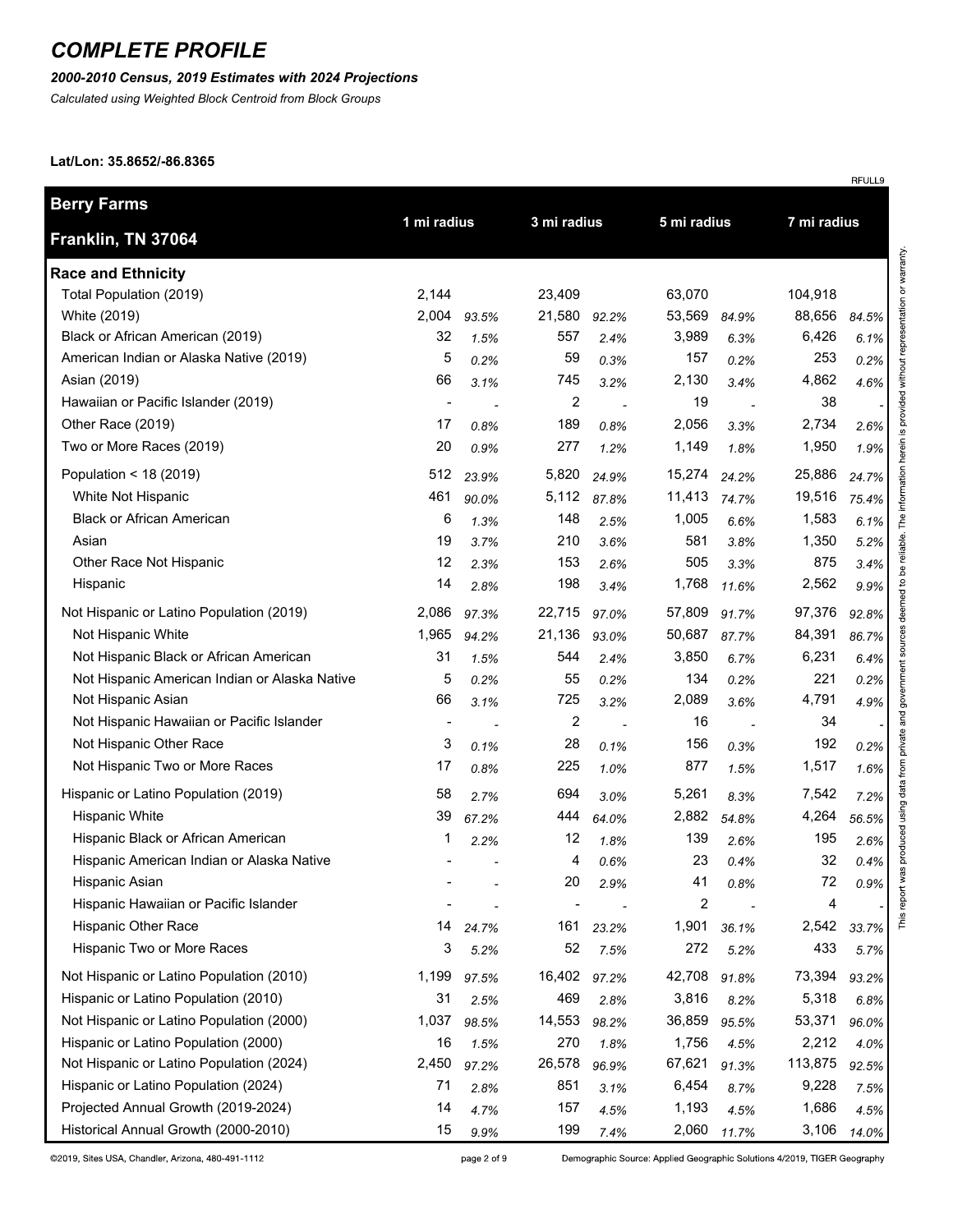### *2000-2010 Census, 2019 Estimates with 2024 Projections*

*Calculated using Weighted Block Centroid from Block Groups*

#### **Lat/Lon: 35.8652/-86.8365**

| <b>Berry Farms</b>                    | 1 mi radius |       | 3 mi radius |       | 5 mi radius |       | 7 mi radius |       |
|---------------------------------------|-------------|-------|-------------|-------|-------------|-------|-------------|-------|
| Franklin, TN 37064                    |             |       |             |       |             |       |             |       |
| <b>Total Age Distribution (2019)</b>  |             |       |             |       |             |       |             |       |
| <b>Total Population</b>               | 2,144       |       | 23,409      |       | 63,070      |       | 104,918     |       |
| Age Under 5 Years                     | 117         | 5.4%  | 1,271       | 5.4%  | 3,705       | 5.9%  | 6,232       | 5.9%  |
| Age 5 to 9 Years                      | 135         | 6.3%  | 1,528       | 6.5%  | 3,995       | 6.3%  | 6,888       | 6.6%  |
| Age 10 to 14 Years                    | 157         | 7.3%  | 1,823       | 7.8%  | 4,567       | 7.2%  | 7,783       | 7.4%  |
| Age 15 to 19 Years                    | 146         | 6.8%  | 1,651       | 7.1%  | 4,338       | 6.9%  | 7,194       | 6.9%  |
| Age 20 to 24 Years                    | 94          | 4.4%  | 1,274       | 5.4%  | 4,230       | 6.7%  | 6,984       | 6.7%  |
| Age 25 to 29 Years                    | 76          | 3.5%  | 923         | 3.9%  | 3,464       | 5.5%  | 6,116       | 5.8%  |
| Age 30 to 34 Years                    | 90          | 4.2%  | 997         | 4.3%  | 3,298       | 5.2%  | 5,842       | 5.6%  |
| Age 35 to 39 Years                    | 124         | 5.8%  | 1,351       | 5.8%  | 3,926       | 6.2%  | 6,999       | 6.7%  |
| Age 40 to 44 Years                    | 149         | 6.9%  | 1,681       | 7.2%  | 4,195       | 6.7%  | 7,330       | 7.0%  |
| Age 45 to 49 Years                    | 164         | 7.6%  | 1,882       | 8.0%  | 4,669       | 7.4%  | 7,874       | 7.5%  |
| Age 50 to 54 Years                    | 178         | 8.3%  | 1,911       | 8.2%  | 4,594       | 7.3%  | 7,452       | 7.1%  |
| Age 55 to 59 Years                    | 195         | 9.1%  | 1,862       | 8.0%  | 4,474       | 7.1%  | 7,096       | 6.8%  |
| Age 60 to 64 Years                    | 165         | 7.7%  | 1,643       | 7.0%  | 3,877       | 6.1%  | 6,102       | 5.8%  |
| Age 65 to 69 Years                    | 122         | 5.7%  | 1,278       | 5.5%  | 3,150       | 5.0%  | 4,946       | 4.7%  |
| Age 70 to 74 Years                    | 100         | 4.7%  | 980         | 4.2%  | 2,491       | 3.9%  | 3,913       | 3.7%  |
| Age 75 to 79 Years                    | 70          | 3.2%  | 599         | 2.6%  | 1,666       | 2.6%  | 2,555       | 2.4%  |
| Age 80 to 84 Years                    | 34          | 1.6%  | 382         | 1.6%  | 1,127       | 1.8%  | 1,690       | 1.6%  |
| Age 85 Years or Over                  | 30          | 1.4%  | 375         | 1.6%  | 1,305       | 2.1%  | 1,922       | 1.8%  |
| Median Age                            | 43.8        |       | 41.8        |       | 39.2        |       | 38.3        |       |
| Age 19 Years or Less                  | 554         | 25.8% | 6,272       | 26.8% | 16,605      | 26.3% | 28,096      | 26.8% |
| Age 20 to 64 Years                    | 1,234       | 57.6% | 13,522      | 57.8% | 36,727      | 58.2% | 61,796      | 58.9% |
| Age 65 Years or Over                  | 356         | 16.6% | 3,614       | 15.4% | 9,738       | 15.4% | 15,026      | 14.3% |
| <b>Female Age Distribution (2019)</b> |             |       |             |       |             |       |             |       |
| Female Population                     | 1,096       | 51.1% | 11,959      | 51.1% | 32,472      | 51.5% | 53,897      | 51.4% |
| Age Under 5 Years                     | 59          | 5.4%  | 634         | 5.3%  | 1,834       | 5.6%  | 3,063       | 5.7%  |
| Age 5 to 9 Years                      | 63          | 5.7%  | 730         | 6.1%  | 1,943       | 6.0%  | 3,360       | 6.2%  |
| Age 10 to 14 Years                    | 81          | 7.4%  | 889         | 7.4%  | 2,204       | 6.8%  | 3,734       | 6.9%  |
| Age 15 to 19 Years                    | 62          | 5.7%  | 812         | 6.8%  | 2,108       | 6.5%  | 3,505       | 6.5%  |
| Age 20 to 24 Years                    | 51          | 4.6%  | 609         | 5.1%  | 2,081       | 6.4%  | 3,530       | 6.5%  |
| Age 25 to 29 Years                    | 43          | 3.9%  | 508         | 4.2%  | 1,811       | 5.6%  | 3,214       | 6.0%  |
| Age 30 to 34 Years                    | 52          | 4.8%  | 555         | 4.6%  | 1,735       | 5.3%  | 3,026       | 5.6%  |
| Age 35 to 39 Years                    | 64          | 5.8%  | 699         | 5.8%  | 1,998       | 6.2%  | 3,580       | 6.6%  |
| Age 40 to 44 Years                    | 71          | 6.5%  | 852         | 7.1%  | 2,127       | 6.6%  | 3,729       | 6.9%  |
| Age 45 to 49 Years                    | 90          | 8.2%  | 988         | 8.3%  | 2,430       | 7.5%  | 4,063       | 7.5%  |
| Age 50 to 54 Years                    | 92          | 8.4%  | 981         | 8.2%  | 2,365       | 7.3%  | 3,810       | 7.1%  |
| Age 55 to 59 Years                    | 97          | 8.9%  | 965         | 8.1%  | 2,294       | 7.1%  | 3,614       | 6.7%  |
| Age 60 to 64 Years                    | 73          | 6.7%  | 797         | 6.7%  | 1,941       | 6.0%  | 3,072       | 5.7%  |
| Age 65 to 69 Years                    | 65          | 5.9%  | 639         | 5.3%  | 1,649       | 5.1%  | 2,579       | 4.8%  |
| Age 70 to 74 Years                    | 55          | 5.0%  | 492         | 4.1%  | 1,326       | 4.1%  | 2,128       | 3.9%  |
| Age 75 to 79 Years                    | 39          | 3.5%  | 323         | 2.7%  | 972         | 3.0%  | 1,501       | 2.8%  |
| Age 80 to 84 Years                    | 19          | 1.8%  | 236         | 2.0%  | 729         | 2.2%  | 1,039       | 1.9%  |
| Age 85 Years or Over                  | 20          | 1.8%  | 250         | 2.1%  | 925         | 2.8%  | 1,352       | 2.5%  |
| Female Median Age                     | 44.2        |       | 42.3        |       | 40.6        |       | 39.4        |       |
| Age 19 Years or Less                  | 265         | 24.2% | 3,065       | 25.6% | 8,088       | 24.9% | 13,662      | 25.3% |
| Age 20 to 64 Years                    | 633         | 57.8% | 6,955       | 58.2% | 18,781      | 57.8% | 31,637      | 58.7% |
| Age 65 Years or Over                  | 198         | 18.1% | 1,940       | 16.2% | 5,602       | 17.3% | 8,598       | 16.0% |

page 3 of 9

Demographic Source: Applied Geographic Solutions 4/2019, TIGER Geography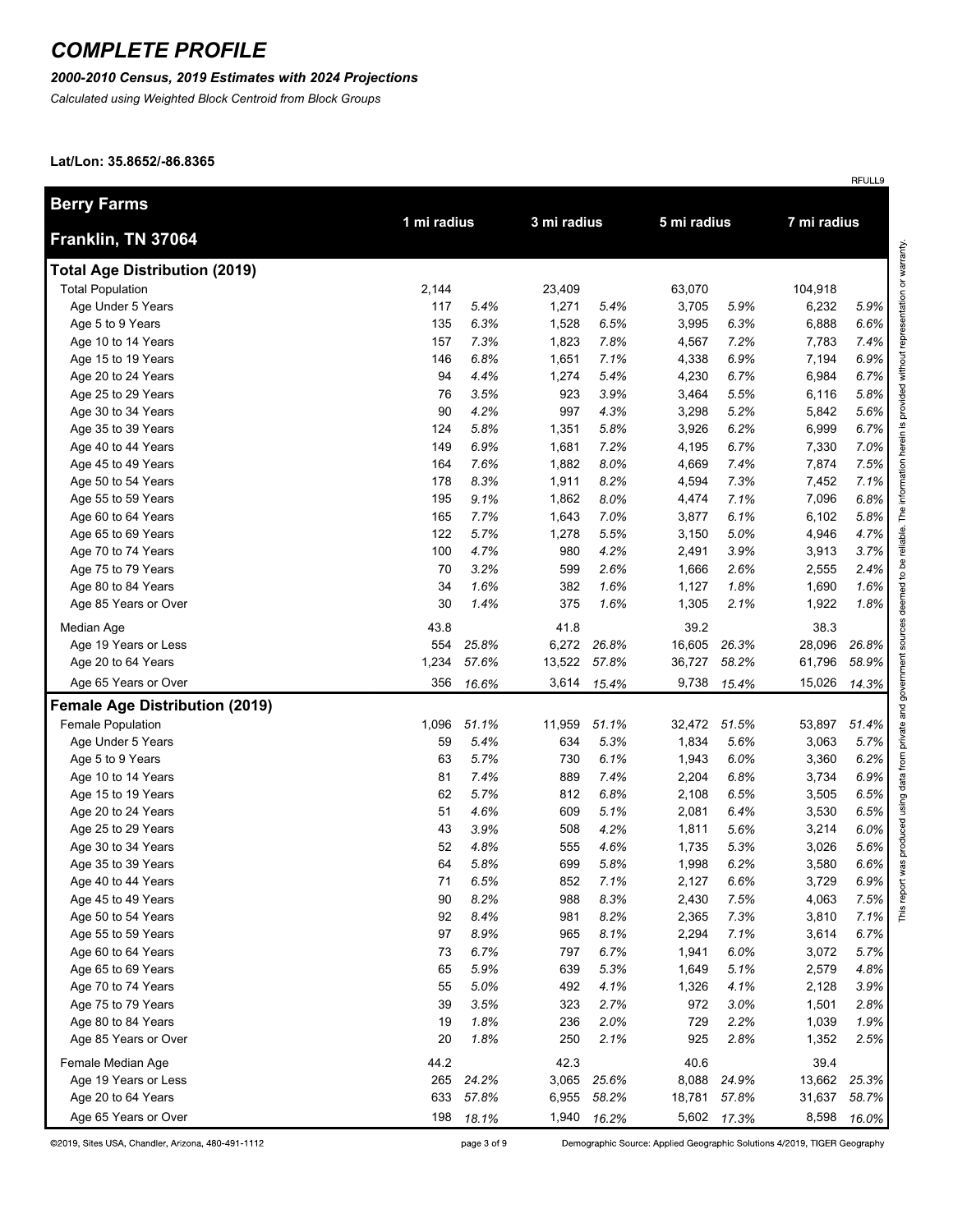### *2000-2010 Census, 2019 Estimates with 2024 Projections*

*Calculated using Weighted Block Centroid from Block Groups*

#### **Lat/Lon: 35.8652/-86.8365**

| <b>Berry Farms</b>                         |             |                |             |                |          |                |          |                |  |
|--------------------------------------------|-------------|----------------|-------------|----------------|----------|----------------|----------|----------------|--|
| Franklin, TN 37064                         | 1 mi radius |                | 3 mi radius |                |          | 5 mi radius    |          | 7 mi radius    |  |
| <b>Male Age Distribution (2019)</b>        |             |                |             |                |          |                |          |                |  |
| Male Population                            | 1,048       | 48.9%          | 11,450      | 48.9%          | 30,597   | 48.5%          | 51,021   | 48.6%          |  |
| Age Under 5 Years                          | 58          | 5.5%           | 637         | 5.6%           | 1,871    | 6.1%           | 3,169    | 6.2%           |  |
| Age 5 to 9 Years                           | 72          | 6.9%           | 798         | 7.0%           | 2,052    | 6.7%           | 3,528    | 6.9%           |  |
| Age 10 to 14 Years                         | 75          | 7.2%           | 934         | 8.2%           | 2,363    | 7.7%           | 4,049    | 7.9%           |  |
| Age 15 to 19 Years                         | 84          | 8.0%           | 839         | 7.3%           | 2,230    | 7.3%           | 3,689    | 7.2%           |  |
| Age 20 to 24 Years                         | 44          | 4.2%           | 664         | 5.8%           | 2,149    | 7.0%           | 3,455    | 6.8%           |  |
| Age 25 to 29 Years                         | 33          | 3.1%           | 415         | 3.6%           | 1,653    | 5.4%           | 2,902    | 5.7%           |  |
| Age 30 to 34 Years                         | 38          | 3.6%           | 442         | 3.9%           | 1,563    | 5.1%           | 2,816    | 5.5%           |  |
| Age 35 to 39 Years                         | 60          | 5.7%           | 651         | 5.7%           | 1,928    | 6.3%           | 3,418    | 6.7%           |  |
| Age 40 to 44 Years                         | 78          | 7.4%           | 829         | 7.2%           | 2,068    | 6.8%           | 3,602    | 7.1%           |  |
| Age 45 to 49 Years                         | 74          | 7.0%           | 894         | 7.8%           | 2,239    | 7.3%           | 3,811    | 7.5%           |  |
| Age 50 to 54 Years                         | 85          | 8.2%           | 930         | 8.1%           | 2,229    | 7.3%           | 3,642    | 7.1%           |  |
| Age 55 to 59 Years                         | 98          | 9.4%           | 896         | 7.8%           | 2,181    | 7.1%           | 3,483    | 6.8%           |  |
| Age 60 to 64 Years                         | 92          | 8.8%           | 846         | 7.4%           | 1,937    | 6.3%           | 3,030    | 5.9%           |  |
| Age 65 to 69 Years                         | 57          | 5.5%           | 640         | 5.6%           | 1,501    | 4.9%           | 2,367    | 4.6%           |  |
| Age 70 to 74 Years                         | 45          | 4.3%           | 487         | 4.3%           | 1,164    | 3.8%           | 1,786    | 3.5%           |  |
| Age 75 to 79 Years                         | 31          | 3.0%           | 277         | 2.4%           | 693      | 2.3%           | 1,054    | 2.1%           |  |
| Age 80 to 84 Years                         | 15          | 1.4%           | 145         | 1.3%           | 397      | 1.3%           | 651      | 1.3%           |  |
| Age 85 Years or Over                       | 10          | 1.0%           | 126         | 1.1%           | 380      | 1.2%           | 570      | 1.1%           |  |
| Male Median Age                            | 43.3        |                | 41.3        |                | 38.0     |                | 37.2     |                |  |
| Age 19 Years or Less                       | 289         | 27.6%          | 3,208       | 28.0%          | 8,516    | 27.8%          | 14,434   | 28.3%          |  |
| Age 20 to 64 Years                         | 601         | 57.4%          | 6,567       | 57.4%          | 17,946   | 58.7%          | 30,159   | 59.1%          |  |
| Age 65 Years or Over                       | 158         | 15.0%          | 1,675       | 14.6%          | 4,135    | 13.5%          | 6,428    | 12.6%          |  |
| Males per 100 Females (2019)               |             |                |             |                |          |                |          |                |  |
| Overall Comparison                         | 96          |                | 96          |                | 94       |                | 95       |                |  |
| Age Under 5 Years                          | 99          | 49.8%          | 100         | 50.1%          | 102      | 50.5%          | 103      | 50.8%          |  |
| Age 5 to 9 Years                           | 114         | 53.3%          | 109         | 52.2%          | 106      | 51.4%          | 105      | 51.2%          |  |
| Age 10 to 14 Years                         | 93          | 48.1%          | 105         | 51.2%          | 107      | 51.7%          | 108      | 51.7%          |  |
| Age 15 to 19 Years                         | 135         | 57.5%          | 103         | 50.8%          | 106      | 51.4%          | 105      | 51.3%          |  |
| Age 20 to 24 Years                         | 86          | 46.3%          | 109         | 52.1%          | 103      | 50.8%          | 98       | 49.5%          |  |
| Age 25 to 29 Years                         | 77          | 43.4%          | 82          | 45.0%          | 91       | 47.7%          | 90       | 47.5%          |  |
| Age 30 to 34 Years                         | 72          | 41.9%          | 80          | 44.3%          | 90       | 47.4%          | 93       | 48.2%          |  |
| Age 35 to 39 Years                         | 93          | 48.3%          | 93          | 48.2%          | 96       | 49.1%          | 95       | 48.8%          |  |
| Age 40 to 44 Years                         | 109         | 52.3%          | 97          | 49.3%          | 97       | 49.3%          | 97       | 49.1%          |  |
| Age 45 to 49 Years                         | 82          | 45.0%          | 90          | 47.5%          | 92       | 48.0%          | 94       | 48.4%          |  |
| Age 50 to 54 Years                         | 93          | 48.1%          | 95          | 48.6%          | 94       | 48.5%          | 96       | 48.9%          |  |
| Age 55 to 59 Years                         | 101         | 50.2%          | 93          | 48.2%          | 95       | 48.7%          | 96       | 49.1%          |  |
| Age 60 to 64 Years                         | 126         | 55.8%<br>46.9% | 106<br>100  | 51.5%<br>50.1% | 100      | 49.9%<br>47.6% | 99<br>92 | 49.7%          |  |
| Age 65 to 69 Years                         | 88          | 44.7%          |             | 49.7%          | 91       | 46.8%          |          | 47.9%          |  |
| Age 70 to 74 Years<br>Age 75 to 79 Years   | 81<br>80    | 44.5%          | 99<br>86    | 46.2%          | 88<br>71 | 41.6%          | 84<br>70 | 45.6%<br>41.2% |  |
|                                            | 76          | 43.3%          |             |                | 54       | 35.3%          |          |                |  |
| Age 80 to 84 Years<br>Age 85 Years or Over | 49          | 33.0%          | 61<br>50    | 38.1%<br>33.5% | 41       | 29.1%          | 63<br>42 | 38.5%<br>29.7% |  |
|                                            |             |                |             |                |          |                |          |                |  |
| Age 19 Years or Less                       | 109         | 52.2%          | 105         | 51.1%          | 105      | 51.3%          | 106      | 51.4%          |  |
| Age 20 to 39 Years                         | 83          | 45.4%          | 92          | 47.8%          | 96       | 48.9%          | 94       | 48.5%          |  |
| Age 40 to 64 Years                         | 101         | 50.2%          | 96          | 48.9%          | 95       | 48.8%          | 96       | 49.0%          |  |
| Age 65 Years or Over                       | 80          | 44.3%          | 86          | 46.3%          |          | 74 42.5%       | 75       | 42.8%          |  |

©2019, Sites USA, Chandler, Arizona, 480-491-1112

Demographic Source: Applied Geographic Solutions 4/2019, TIGER Geography

page 4 of 9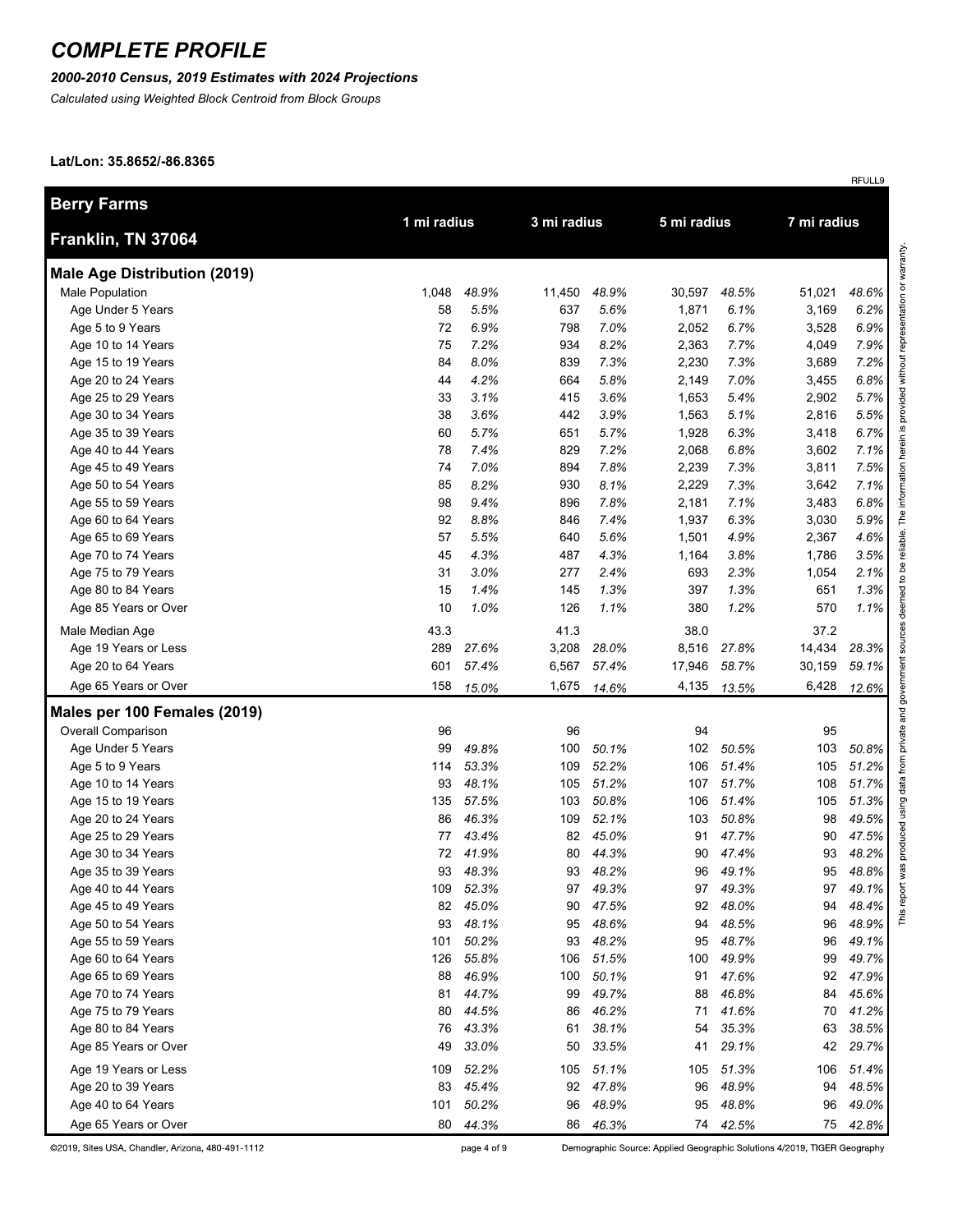## *2000-2010 Census, 2019 Estimates with 2024 Projections*

*Calculated using Weighted Block Centroid from Block Groups*

#### **Lat/Lon: 35.8652/-86.8365**

| <b>Berry Farms</b>                                                     | 1 mi radius |                | 3 mi radius  |                |                |                | 7 mi radius     |                |
|------------------------------------------------------------------------|-------------|----------------|--------------|----------------|----------------|----------------|-----------------|----------------|
| Franklin, TN 37064                                                     |             |                |              |                | 5 mi radius    |                |                 |                |
| Household Type (2019)                                                  |             |                |              |                |                |                |                 |                |
| <b>Total Households</b>                                                | 775         |                | 8,518        |                | 23,638         |                | 39,642          |                |
| Households with Children                                               | 271         | 35.0%          | 2,965        | 34.8%          |                | 8,057 34.1%    | 13,636          | 34.4%          |
| Average Household Size                                                 | 2.8         |                | 2.7          |                | 2.7            |                | 2.6             |                |
| Household Density per Square Mile                                      | 247         |                | 301          |                | 301            |                | 258             |                |
| <b>Population Family</b>                                               | 1,956       | 91.2%          | 21,341       | 91.2%          | 54,725         | 86.8%          | 89,795          | 85.6%          |
| <b>Population Non-Family</b>                                           | 188         | 8.8%           | 2,068        | 8.8%           | 7,976          | 12.6%          | 14,332          | 13.7%          |
| <b>Population Group Quarters</b>                                       |             |                |              |                | 368            | 0.6%           | 791             | 0.8%           |
| <b>Family Households</b>                                               | 633         | 81.6%          | 6,827        | 80.1%          | 17,281         | 73.1%          | 28,171          | 71.1%          |
| Married Couple Households                                              | 572         | 90.4%          | 6,103        | 89.4%          | 14,495         | 83.9%          | 23,625          | 83.9%          |
| Other Family Households with Children                                  | 61          | 9.6%           | 723          | 10.6%          | 2,786          | 16.1%          | 4,546           | 16.1%          |
| Family Households with Children                                        | 270         | 42.6%          | 2,956        | 43.3%          | 8,018          | 46.4%          | 13,565          | 48.2%          |
| Married Couple with Children                                           | 236         | 87.6%          | 2,548        | 86.2%<br>13.8% |                | 6,432 80.2%    | 10,886          | 80.2%          |
| Other Family Households with Children<br>Family Households No Children | 33<br>363   | 12.4%<br>57.4% | 408<br>3,871 | 56.7%          | 1,585<br>9,263 | 19.8%<br>53.6% | 2,679<br>14,605 | 19.8%<br>51.8% |
| Married Couple No Children                                             | 336         | 92.5%          | 3,555        | 91.8%          | 8,062          | 87.0%          | 12,739          | 87.2%          |
| Other Family Households No Children                                    | 27          | 7.5%           | 316          | 8.2%           | 1,201          | 13.0%          | 1,867           | 12.8%          |
| Non-Family Households                                                  | 143         | 18.4%          | 1,691        | 19.9%          | 6,357          | 26.9%          | 11,472          | 28.9%          |
| Non-Family Households with Children                                    | 1           | 1.0%           | 9            | 0.5%           | 39             | 0.6%           | 71              | 0.6%           |
| Non-Family Households No Children                                      | 141         | 99.0%          | 1,682        | 99.5%          | 6,317          | 99.4%          | 11,401          | 99.4%          |
| Average Family Household Size                                          | 3.1         |                | 3.1          |                | 3.2            |                | 3.2             |                |
| Average Family Income                                                  | \$152,347   |                | \$162,265    |                | \$144,326      |                | \$146,252       |                |
| Median Family Income                                                   | \$141,274   |                | \$136,137    |                | \$127,378      |                | \$127,066       |                |
| Average Non-Family Household Size                                      | 1.3         |                | 1.2          |                | 1.3            |                | 1.2             |                |
| <b>Marital Status (2019)</b>                                           |             |                |              |                |                |                |                 |                |
| Population Age 15 Years or Over                                        | 1,736       |                | 18,788       |                | 50,803         |                | 84,015          |                |
| Never Married                                                          | 339         | 19.5%          | 4,080        | 21.7%          | 12,868         | 25.3%          | 21,563          | 25.7%          |
| <b>Currently Married</b>                                               | 1,222       | 70.4%          | 12,492 66.5% |                | 30,332 59.7%   |                | 50,917          | 60.6%          |
| <b>Previously Married</b>                                              | 175         | 10.1%          | 2,216        | 11.8%          | 7,602          | 15.0%          | 11,535          | 13.7%          |
| Separated                                                              | 8           | 4.8%           | 237          | 10.7%          | 873            | 11.5%          | 1,475           | 12.8%          |
| Widowed                                                                | 87          | 50.0%          | 773          | 34.9%          | 2,189          | 28.8%          | 3,157           | 27.4%          |
| Divorced                                                               | 79          | 45.2%          | 1,206        | 54.4%          | 4,539          | 59.7%          | 6,903           | 59.8%          |
| <b>Educational Attainment (2019)</b>                                   |             |                |              |                |                |                |                 |                |
| Adult Population Age 25 Years or Over                                  | 1,496       |                | 15,863       |                | 42,235         |                | 69,837          |                |
| Elementary (Grade Level 0 to 8)                                        | 14          | 1.0%           | 130          | 0.8%           | 878            | 2.1%           | 1,331           | 1.9%           |
| Some High School (Grade Level 9 to 11)                                 | 23          | 1.5%           | 287          | 1.8%           | 1,399          | 3.3%           | 1,927           | 2.8%           |
| <b>High School Graduate</b>                                            | 160         | 10.7%          | 1,912        | 12.1%          | 6,216          | 14.7%          | 9,782           | 14.0%          |
| Some College                                                           | 254         | 17.0%          | 2,515        | 15.9%          | 6,908          | 16.4%          | 11,522          | 16.5%          |
| Associate Degree Only                                                  | 84          | 5.6%           | 937          | 5.9%           | 2,486          | 5.9%           | 4,228           | 6.1%           |
| <b>Bachelor Degree Only</b>                                            | 641         | 42.9%          | 6,522        | 41.1%          | 15,324         | 36.3%          | 25,697          | 36.8%          |
| Graduate Degree                                                        | 320         | 21.4%          | 3,560        | 22.4%          | 9,025          | 21.4%          | 15,350          | 22.0%          |
| Any College (Some College or Higher)                                   | 1,299       | 86.9%          | 13,534       | 85.3%          | 33,742         | 79.9%          | 56,797          | 81.3%          |
| College Degree + (Bachelor Degree or Higher)                           | 961         | 64.2%          | 10,083       | 63.6%          | 24,348 57.6%   |                | 41,047          | 58.8%          |

©2019, Sites USA, Chandler, Arizona, 480-491-1112

Demographic Source: Applied Geographic Solutions 4/2019, TIGER Geography

page 5 of 9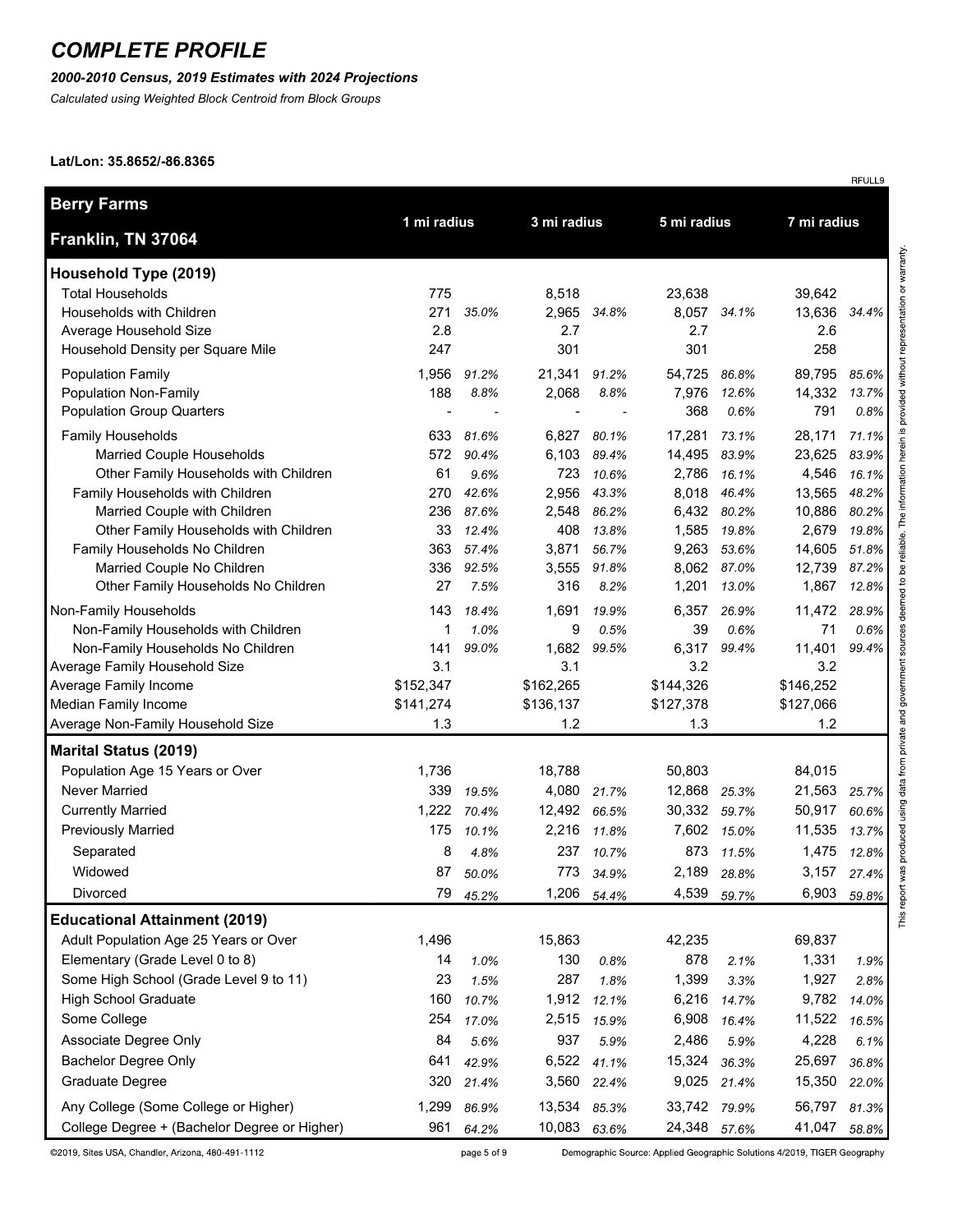### *2000-2010 Census, 2019 Estimates with 2024 Projections*

*Calculated using Weighted Block Centroid from Block Groups*

#### **Lat/Lon: 35.8652/-86.8365**

| <b>Berry Farms</b>                             |             |       |              |             |             |             |             |       |
|------------------------------------------------|-------------|-------|--------------|-------------|-------------|-------------|-------------|-------|
| Franklin, TN 37064                             | 1 mi radius |       | 3 mi radius  |             | 5 mi radius |             | 7 mi radius |       |
| <b>Housing</b>                                 |             |       |              |             |             |             |             |       |
| Total Housing Units (2019)                     | 780         |       | 8,612        |             | 24,073      |             | 40,457      |       |
| Total Housing Units (2010)                     | 490         |       | 6,609        |             | 18,480      |             | 31,091      |       |
| Historical Annual Growth (2010-2019)           | 290         | 6.6%  | 2,004        | 3.4%        | 5,593       | 3.4%        | 9,365       | 3.3%  |
| Housing Units Occupied (2019)                  | 775         | 99.4% | 8,518        | 98.9%       | 23,638      | 98.2%       | 39,642      | 98.0% |
| Housing Units Owner-Occupied                   | 715         | 92.2% | 7,442        | 87.4%       | 18,267      | 77.3%       | 29,099      | 73.4% |
| Housing Units Renter-Occupied                  | 60          | 7.8%  | 1,076        | 12.6%       | 5,371       | 22.7%       | 10,543      | 26.6% |
| Housing Units Vacant (2019)                    | 5           | 0.6%  | 95           | 1.1%        | 436         | 1.8%        | 814         | 2.1%  |
| Household Size (2019)                          |             |       |              |             |             |             |             |       |
| <b>Total Households</b>                        | 775         |       | 8,518        |             | 23,638      |             | 39,642      |       |
| 1 Person Households                            | 110         | 14.2% | 1,382        | 16.2%       | 5,207       | 22.0%       | 9,497       | 24.0% |
| 2 Person Households                            | 298         | 38.5% | 3,061        | 35.9%       | 7,917       | 33.5%       | 12,959      | 32.7% |
| 3 Person Households                            | 140         | 18.0% | 1,547        | 18.2%       | 4,062       | 17.2%       | 6,622       | 16.7% |
| 4 Person Households                            | 151         | 19.4% | 1,671        | 19.6%       | 4,072       | 17.2%       | 6,692       | 16.9% |
| 5 Person Households                            | 56          | 7.3%  | 631          | 7.4%        | 1,631       | 6.9%        | 2,674       | 6.7%  |
| 6 Person Households                            | 13          | 1.6%  | 163          | 1.9%        | 496         | 2.1%        | 795         | 2.0%  |
| 7 or More Person Households                    | 8           | 1.0%  | 61           | 0.7%        | 253         | 1.1%        | 404         | 1.0%  |
| <b>Household Income Distribution (2019)</b>    |             |       |              |             |             |             |             |       |
| HH Income \$200,000 or More                    | 150         | 19.4% | 1,644        | 19.3%       | 4,004       | 16.9%       | 6,665       | 16.8% |
| HH Income \$150,000 to \$199,999               | 126         | 16.2% | 1,404        | 16.5%       | 3,159       | 13.4%       | 5,448       | 13.7% |
| HH Income \$125,000 to \$149,999               | 141         | 18.2% | 1,273        | 14.9%       | 2,908       | 12.3%       | 4,506       | 11.4% |
| HH Income \$100,000 to \$124,999               | 99          | 12.8% | 1,044        | 12.3%       | 2,663       | 11.3%       | 4,391       | 11.1% |
| HH Income \$75,000 to \$99,999                 | 87          | 11.2% | 1,016        | 11.9%       | 3,138       | 13.3%       | 5,539       | 14.0% |
| HH Income \$50,000 to \$74,999                 | 76          | 9.8%  | 958          | 11.2%       | 2,958       | 12.5%       | 5,169       | 13.0% |
| HH Income \$35,000 to \$49,999                 | 25          | 3.2%  | 422          | 5.0%        | 1,635       | 6.9%        | 3,070       | 7.7%  |
| HH Income \$25,000 to \$34,999                 | 32          | 4.1%  | 266          | 3.1%        | 1,087       | 4.6%        | 1,767       | 4.5%  |
| HH Income \$15,000 to \$24,999                 | 11          | 1.5%  | 248          | 2.9%        | 1,126       | 4.8%        | 1,751       | 4.4%  |
| HH Income \$10,000 to \$14,999                 | 14          | 1.8%  | 83           | 1.0%        | 418         | 1.8%        | 606         | 1.5%  |
| HH Income Under \$10,000                       | 14          | 1.8%  | 160          | 1.9%        | 542         | 2.3%        | 729         | 1.8%  |
| <b>Household Vehicles (2019)</b>               |             |       |              |             |             |             |             |       |
| Households 0 Vehicles Available                | 20          | 2.6%  | 269          | 3.2%        | 925         | 3.9%        | 1,192       | 3.0%  |
| Households 1 Vehicle Available                 | 100         | 12.9% | 1,326        | 15.6%       | 4,888       | 20.7%       | 8,711       | 22.0% |
| Households 2 Vehicles Available                | 390         | 50.2% | 4,216        | 49.5%       | 11,327      | 47.9%       | 19,334      | 48.8% |
| Households 3 or More Vehicles Available        | 266         | 34.3% |              | 2,707 31.8% |             | 6,497 27.5% | 10,406      | 26.2% |
| <b>Total Vehicles Available</b>                | 1,758       |       | 18,954       |             | 49,574      |             | 82,393      |       |
| Average Vehicles per Household                 | 2.3         |       | 2.2          |             | 2.1         |             | 2.1         |       |
| Owner-Occupied Household Vehicles              | 1,624       | 92.4% | 17,322 91.4% |             | 41,569      | 83.9%       | 66,393      | 80.6% |
| Average Vehicles per Owner-Occupied Household  | 2.3         |       | 2.3          |             | 2.3         |             | 2.3         |       |
| Renter-Occupied Household Vehicles             | 134         | 7.6%  | 1,632        | 8.6%        | 8,005       | 16.1%       | 15,999      | 19.4% |
| Average Vehicles per Renter-Occupied Household | 2.2         |       | 1.5          |             | 1.5         |             | 1.5         |       |
| Travel Time (2019)                             |             |       |              |             |             |             |             |       |
| Worker Base Age 16 years or Over               | 1,111       |       | 12,232       |             | 32,748      |             | 54,336      |       |
| Travel to Work in 14 Minutes or Less           | 162         | 14.6% | 3,013        | 24.6%       | 9,497       | 29.0%       | 15,569      | 28.7% |
| Travel to Work in 15 to 29 Minutes             | 330         | 29.7% | 3,275        | 26.8%       | 9,664       | 29.5%       | 15,477      | 28.5% |
| Travel to Work in 30 to 59 Minutes             | 435         | 39.1% | 3,663        | 30.0%       | 9,746       | 29.8%       | 16,512      | 30.4% |
| Travel to Work in 60 Minutes or More           | 92          | 8.3%  | 687          | 5.6%        | 1,832       | 5.6%        | 3,245       | 6.0%  |
| Work at Home                                   | 133         | 12.0% | 1,736        | 14.2%       | 3,332       | 10.2%       | 5,239       | 9.6%  |
| Average Minutes Travel to Work                 | 28.9        |       | 23.0         |             | 21.9        |             | 22.7        |       |

©2019, Sites USA, Chandler, Arizona, 480-491-1112

Demographic Source: Applied Geographic Solutions 4/2019, TIGER Geography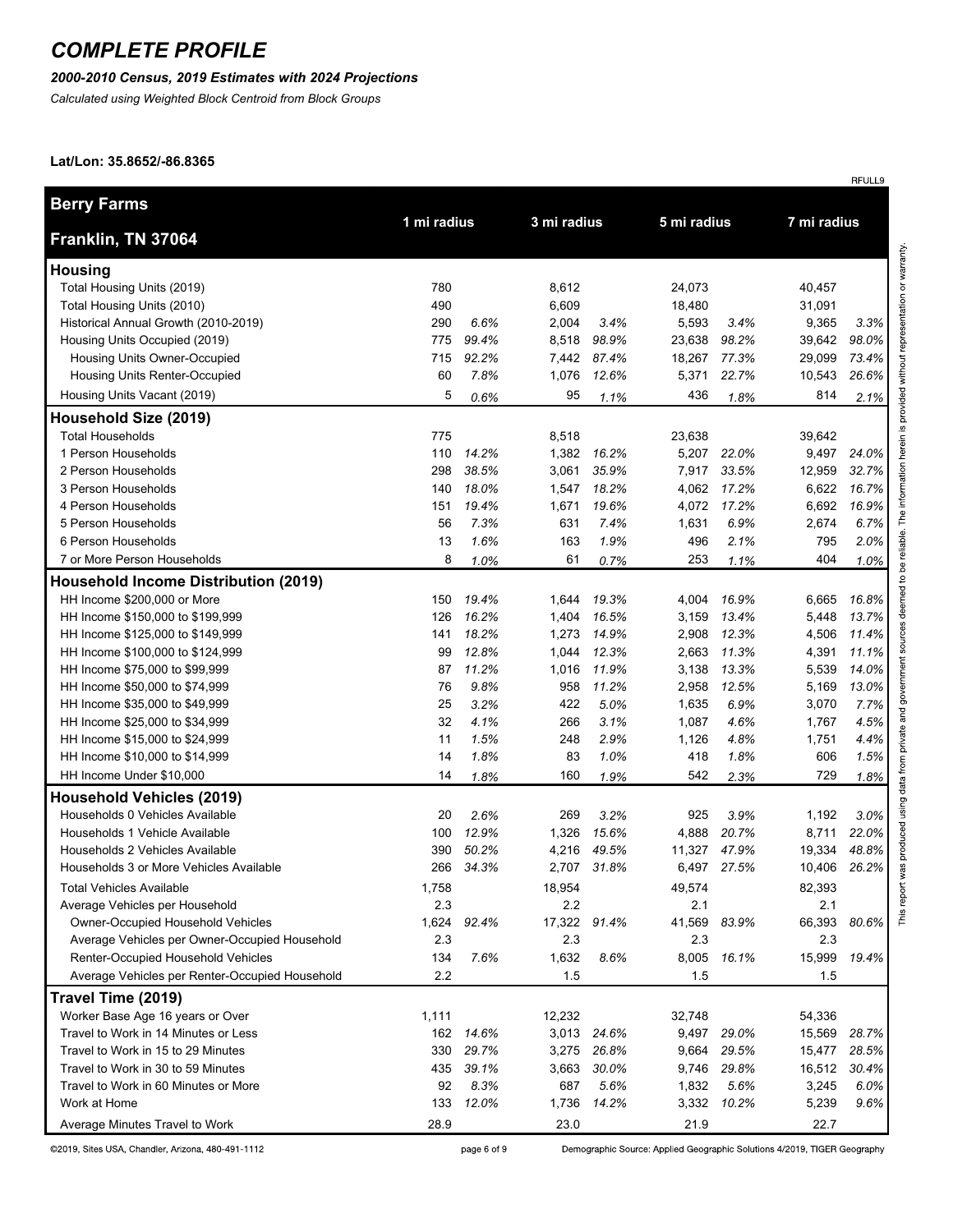## *2000-2010 Census, 2019 Estimates with 2024 Projections*

*Calculated using Weighted Block Centroid from Block Groups*

### **Lat/Lon: 35.8652/-86.8365**

|                                                |                          |                          |              |                          |             |                          |             | RFULL9 |
|------------------------------------------------|--------------------------|--------------------------|--------------|--------------------------|-------------|--------------------------|-------------|--------|
| <b>Berry Farms</b>                             | 1 mi radius              |                          | 3 mi radius  |                          | 5 mi radius |                          | 7 mi radius |        |
| Franklin, TN 37064                             |                          |                          |              |                          |             |                          |             |        |
| <b>Transportation To Work (2019)</b>           |                          |                          |              |                          |             |                          |             |        |
| Worker Base Age 16 years or Over               | 1,111                    |                          | 12,232       |                          | 32,748      |                          | 54,336      |        |
| Drive to Work Alone                            | 928                      | 83.6%                    | 9,734        | 79.6%                    | 25,857      | 79.0%                    | 43,128      | 79.4%  |
| Drive to Work in Carpool                       | 38                       | 3.5%                     | 620          | 5.1%                     | 2,475       | 7.6%                     | 4,239       | 7.8%   |
| Travel to Work by Public Transportation        | 1                        | 0.1%                     | 24           | 0.2%                     | 48          | 0.1%                     | 164         | 0.3%   |
| Drive to Work on Motorcycle                    |                          |                          | $\mathbf{1}$ |                          | 47          | 0.1%                     | 82          | 0.2%   |
| Bicycle to Work                                |                          |                          |              |                          | 5           |                          | 12          |        |
| Walk to Work                                   | 1                        |                          | 24           | 0.2%                     | 459         | 1.4%                     | 739         | 1.4%   |
| <b>Other Means</b>                             | 9                        | 0.8%                     | 92           | 0.8%                     | 525         | 1.6%                     | 730         | 1.3%   |
| Work at Home                                   | 133                      | 12.0%                    | 1,736        | 14.2%                    | 3,332       | 10.2%                    | 5,239       | 9.6%   |
| Daytime Demographics (2019)                    |                          |                          |              |                          |             |                          |             |        |
| <b>Total Businesses</b>                        | 58                       |                          | 496          |                          | 3,100       |                          | 6,095       |        |
| <b>Total Employees</b>                         | 365                      |                          | 4,520        |                          | 30,845      |                          | 79,513      |        |
| Company Headquarter Businesses                 |                          |                          | 4            | 0.7%                     | 22          | 0.7%                     | 73          | 1.2%   |
| Company Headquarter Employees                  |                          |                          | 383          | 8.5%                     | 3,629       | 11.8%                    | 15,056      | 18.9%  |
| <b>Employee Population per Business</b>        | 6.3                      | to 1                     |              | $9.1$ to 1               | 9.9         | to 1                     | 13.0        | to 1   |
| Residential Population per Business            | 37.2                     | to 1                     | 47.2 to 1    |                          | 20.3 to 1   |                          | 17.2 to 1   |        |
| Adj. Daytime Demographics Age 16 Years or Over | 913                      |                          | 10,527       |                          | 46,421      |                          | 105,635     |        |
| <b>Labor Force</b>                             |                          |                          |              |                          |             |                          |             |        |
| Labor Population Age 16 Years or Over (2019)   | 1,708                    |                          | 18,375       |                          | 49,762      |                          | 82,310      |        |
| Labor Force Total Males (2019)                 | 827                      | 48.4%                    | 8,881        | 48.3%                    | 23,807      | 47.8%                    | 39,466      | 47.9%  |
| Male Civilian Employed                         | 634                      | 76.7%                    | 6,801        | 76.6%                    | 18,419      | 77.4%                    | 30,670      | 77.7%  |
| Male Civilian Unemployed                       | 8                        | 1.0%                     | 140          | 1.6%                     | 341         | 1.4%                     | 776         | 2.0%   |
| Males in Armed Forces                          |                          |                          |              |                          | 26          | 0.1%                     | 33          |        |
| Males Not in Labor Force                       | 184                      | 22.2%                    | 1,941        | 21.9%                    | 5,022       | 21.1%                    | 7,987       | 20.2%  |
| Labor Force Total Females (2019)               | 881                      | 51.6%                    | 9,494        | 51.7%                    | 25,955      | 52.2%                    | 42,844      | 52.1%  |
| Female Civilian Employed                       | 525                      | 59.7%                    | 5,566        | 58.6%                    | 15,740      | 60.6%                    | 25,485      | 59.5%  |
| Female Civilian Unemployed                     | 6                        | 0.7%                     | 88           | 0.9%                     | 296         | 1.1%                     | 744         | 1.7%   |
| Females in Armed Forces                        |                          |                          | $\mathbf{1}$ |                          | 1           |                          | 1           |        |
| Females Not in Labor Force                     | 349                      | 39.7%                    | 3,839        | 40.4%                    | 9,918       | 38.2%                    | 16,614      | 38.8%  |
| <b>Unemployment Rate</b>                       | 14                       | 0.8%                     | 227          | 1.2%                     | 636         | 1.3%                     | 1,521       | 1.8%   |
| Occupation (2019)                              |                          |                          |              |                          |             |                          |             |        |
| Occupation Population Age 16 Years or Over     | 1,160                    |                          | 12,367       |                          | 34,159      |                          | 56,155      |        |
| <b>Occupation Total Males</b>                  | 634                      | 54.7%                    | 6,801        | 55.0%                    |             | 18,419 53.9%             | 30,670      | 54.6%  |
| <b>Occupation Total Females</b>                | 525                      | 45.3%                    | 5,566        | 45.0%                    | 15,740      | 46.1%                    | 25,485      | 45.4%  |
| Management, Business, Financial Operations     | 334                      | $\overline{\phantom{a}}$ | 3,304        | $\overline{\phantom{a}}$ | 7,803       | $\overline{\phantom{a}}$ | 12,865      | 22.9%  |
| Professional, Related                          | 371                      | 32.0%                    | 3,665        | 29.6%                    | 8,976       | 26.3%                    | 15,155      | 27.0%  |
| Service                                        | 99                       | 8.5%                     | 1,267        | 10.2%                    | 5,474       | 16.0%                    | 8,840       | 15.7%  |
| Sales, Office                                  | 249                      | 21.5%                    | 3,031        | 24.5%                    | 8,260       | 24.2%                    | 13,612      | 24.2%  |
| Farming, Fishing, Forestry                     | $\overline{\phantom{a}}$ |                          |              |                          |             |                          | 1           |        |
| Construction, Extraction, Maintenance          | 59                       | 5.1%                     | 434          | 3.5%                     | 1,610       | 4.7%                     | 2,646       | 4.7%   |
| Production, Transport, Material Moving         | 48                       | 4.1%                     | 665          | 5.4%                     | 2,036       | 6.0%                     | 3,034       | 5.4%   |
| <b>White Collar Workers</b>                    | 954                      | 82.3%                    | 10,001       | 80.9%                    | 25,039      | 73.3%                    | 41,633      | 74.1%  |
| <b>Blue Collar Workers</b>                     | 206                      | 17.7%                    | 2,367        | 19.1%                    |             | 9,120 26.7%              | 14,522      | 25.9%  |
|                                                |                          |                          |              |                          |             |                          |             |        |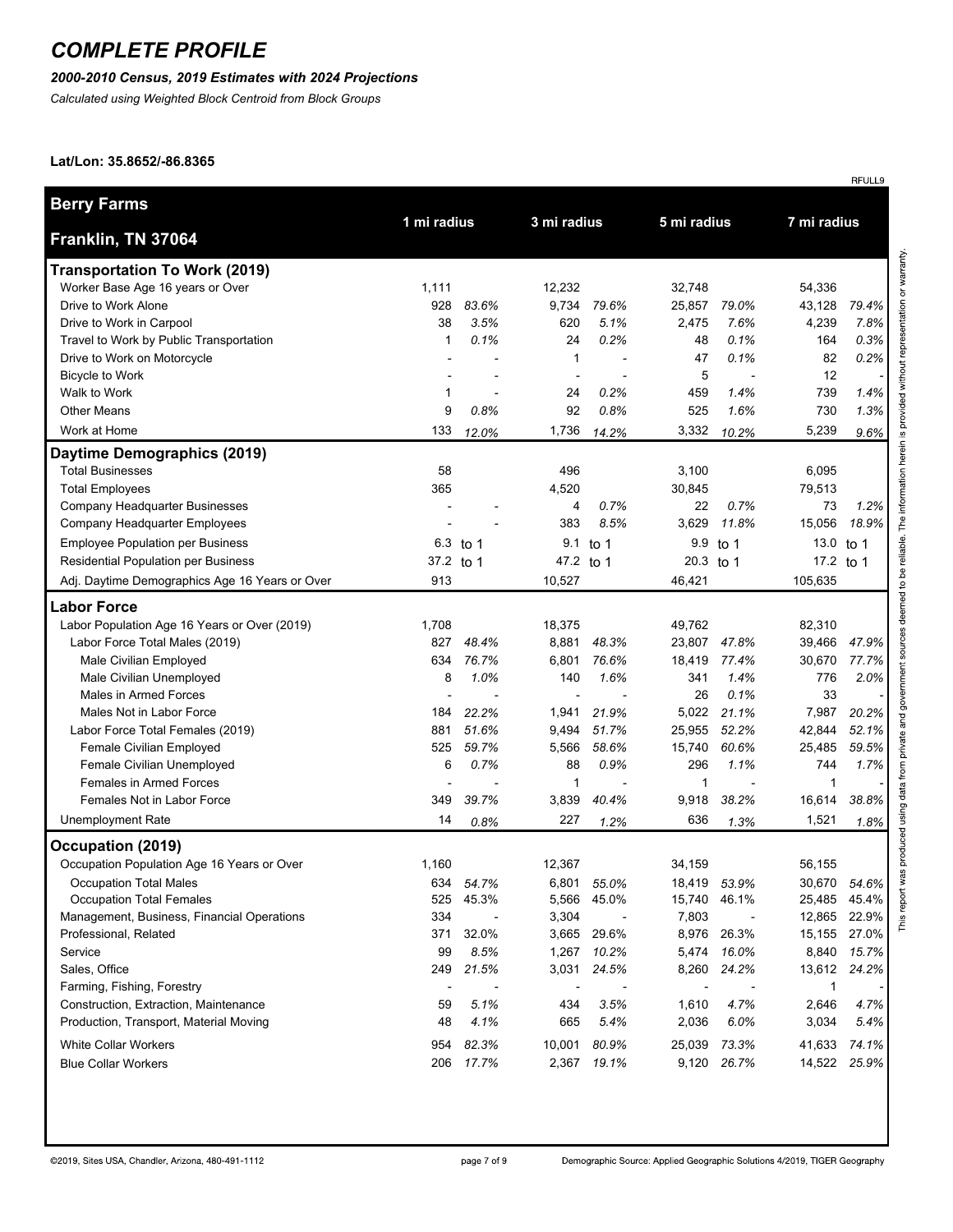### *2000-2010 Census, 2019 Estimates with 2024 Projections*

*Calculated using Weighted Block Centroid from Block Groups*

#### **Lat/Lon: 35.8652/-86.8365**

| <b>Berry Farms</b>                   |                          |        |                          |                          |             |               |                |       |  |
|--------------------------------------|--------------------------|--------|--------------------------|--------------------------|-------------|---------------|----------------|-------|--|
| Franklin, TN 37064                   | 1 mi radius              |        | 3 mi radius              |                          | 5 mi radius |               | 7 mi radius    |       |  |
| Units In Structure (2019)            |                          |        |                          |                          |             |               |                |       |  |
| <b>Total Units</b>                   | 432                      |        | 6,038                    |                          | 17,308      |               | 29,271         |       |  |
| 1 Detached Unit                      | 691                      | 160.0% |                          | 7,472 123.7%             |             | 18,118 104.7% | 28,854         | 98.6% |  |
| 1 Attached Unit                      | 35                       | 8.2%   | 380                      | 6.3%                     | 1,394       | 8.1%          | 2,452          | 8.4%  |  |
| 2 Units                              | $\overline{\phantom{a}}$ |        | 27                       | 0.4%                     | 462         | 2.7%          | 582            | 2.0%  |  |
| 3 to 4 Units                         | 2                        | 0.4%   | 41                       | 0.7%                     | 575         | 3.3%          | 930            | 3.2%  |  |
| 5 to 9 Units                         | 2                        | 0.5%   | 114                      | 1.9%                     | 1,036       | 6.0%          | 2,141          | 7.3%  |  |
| 10 to 19 Units                       | 24                       | 5.5%   | 228                      | 3.8%                     | 916         | 5.3%          | 2,297          | 7.8%  |  |
| 20 to 49 Units                       | 3                        | 0.8%   | 58                       | 1.0%                     | 326         | 1.9%          | 784            | 2.7%  |  |
| 50 or More Units                     | 9                        | 2.2%   | 93                       | 1.5%                     | 503         | 2.9%          | 1,129          | 3.9%  |  |
| Mobile Home or Trailer               | 8                        | 1.8%   | 105                      | 1.7%                     | 308         | 1.8%          | 474            | 1.6%  |  |
| Other Structure                      | $\blacksquare$           |        | $\overline{\phantom{a}}$ | $\overline{\phantom{a}}$ |             |               | $\blacksquare$ |       |  |
| Homes Built By Year (2019)           |                          |        |                          |                          |             |               |                |       |  |
| Homes Built 2014 or later            | 222                      | 28.5%  |                          | 1,152 13.4%              | 3,227       | 13.4%         | 5,286          | 13.1% |  |
| Homes Built 2010 to 2013             | 43                       | 5.5%   | 473                      | 5.5%                     | 1,879       | 7.8%          | 3,245          | 8.0%  |  |
| Homes Built 2000 to 2009             | 81                       | 10.4%  | 1,203                    | 14.0%                    | 3,978       | 16.5%         | 8,490          | 21.0% |  |
| Homes Built 1990 to 1999             | 179                      | 22.9%  | 2,911                    | 33.8%                    | 5,935       | 24.7%         | 9,858          | 24.4% |  |
| Homes Built 1980 to 1989             | 105                      | 13.5%  | 1,551                    | 18.0%                    | 4,038       | 16.8%         | 5,763          | 14.2% |  |
| Homes Built 1970 to 1979             | 119                      | 15.2%  | 807                      | 9.4%                     | 2,307       | 9.6%          | 3,478          | 8.6%  |  |
| Homes Built 1960 to 1969             | 10                       | 1.3%   | 214                      | 2.5%                     | 1,067       | 4.4%          | 1,803          | 4.5%  |  |
| Homes Built 1950 to 1959             | 5                        | 0.7%   | 92                       | 1.1%                     | 503         | 2.1%          | 736            | 1.8%  |  |
| Homes Built 1940 to 1949             | 2                        | 0.2%   | 18                       | 0.2%                     | 298         | 1.2%          | 412            | 1.0%  |  |
| Homes Built Before 1939              | 9                        | 1.2%   | 98                       | 1.1%                     | 405         | 1.7%          | 573            | 1.4%  |  |
| Median Age of Homes                  | 20.6                     | yrs    | 22.4 yrs                 |                          | 24.1 yrs    |               | 22.8 yrs       |       |  |
| Home Values (2019)                   |                          |        |                          |                          |             |               |                |       |  |
| <b>Owner Specified Housing Units</b> | 456                      |        | 5,491                    |                          | 13,076      |               | 21,289         |       |  |
| Home Values \$1,000,000 or More      | 24                       | 5.3%   | 144                      | 2.6%                     | 390         | 3.0%          | 678            | 3.2%  |  |
| Home Values \$750,000 to \$999,999   | 27                       | 6.0%   | 366                      | 6.7%                     | 1,353       | 10.3%         | 2,326          | 10.9% |  |
| Home Values \$500,000 to \$749,999   | 198                      | 43.4%  | 1,659                    | 30.2%                    | 4,296       | 32.9%         | 6,885          | 32.3% |  |
| Home Values \$400,000 to \$499,999   | 217                      | 47.6%  | 2,098                    | 38.2%                    | 4,531       | 34.7%         | 6,926          | 32.5% |  |
| Home Values \$300,000 to \$399,999   | 159                      | 34.9%  | 1,873                    | 34.1%                    | 4,067       | 31.1%         | 6,420          | 30.2% |  |
| Home Values \$250,000 to \$299,999   | 35                       | 7.7%   | 518                      | 9.4%                     | 1,236       | 9.5%          | 1,823          | 8.6%  |  |
| Home Values \$200,000 to \$249,999   | 26                       | 5.8%   | 453                      | 8.3%                     | 1,271       | 9.7%          | 2,275          | 10.7% |  |
| Home Values \$175,000 to \$199,999   | 3                        | 0.6%   | 32                       | 0.6%                     | 106         | 0.8%          | 215            | 1.0%  |  |
| Home Values \$150,000 to \$174,999   | 8                        | 1.9%   | 106                      | 1.9%                     | 286         | 2.2%          | 480            | 2.3%  |  |
| Home Values \$125,000 to \$149,999   | 8                        | 1.7%   | 49                       | 0.9%                     | 199         | 1.5%          | 293            | 1.4%  |  |
| Home Values \$100,000 to \$124,999   | 1                        | 0.3%   | 25                       | 0.5%                     | 161         | 1.2%          | 242            | 1.1%  |  |
| Home Values \$90,000 to \$99,999     |                          |        |                          |                          |             |               | 2              |       |  |
| Home Values \$80,000 to \$89,999     |                          |        |                          |                          |             |               |                |       |  |
| Home Values \$70,000 to \$79,999     |                          |        |                          |                          |             |               | $\overline{c}$ |       |  |
| Home Values \$60,000 to \$69,999     |                          |        | 23                       | 0.4%                     | 40          | 0.3%          | 47             | 0.2%  |  |
| Home Values \$50,000 to \$59,999     |                          |        |                          |                          |             |               |                |       |  |
| Home Values \$35,000 to \$49,999     |                          |        | 2                        |                          | 11          |               | 23             | 0.1%  |  |
| Home Values \$25,000 to \$34,999     | 2                        | 0.5%   | 9                        | 0.2%                     | 22          | 0.2%          | 30             | 0.1%  |  |
| Home Values \$10,000 to \$24,999     |                          |        | 13                       | 0.2%                     | 108         | 0.8%          | 121            | 0.6%  |  |
| Home Values Under \$10,000           |                          |        | 4                        |                          | 11          |               | 18             |       |  |
| Owner-Occupied Median Home Value     | \$453,003                |        | \$423,756                |                          | \$422,460   |               | \$429,765      |       |  |
| Renter-Occupied Median Rent          | \$2,281                  |        | \$1,315                  |                          | \$1,093     |               | \$1,165        |       |  |

©2019, Sites USA, Chandler, Arizona, 480-491-1112

Demographic Source: Applied Geographic Solutions 4/2019, TIGER Geography